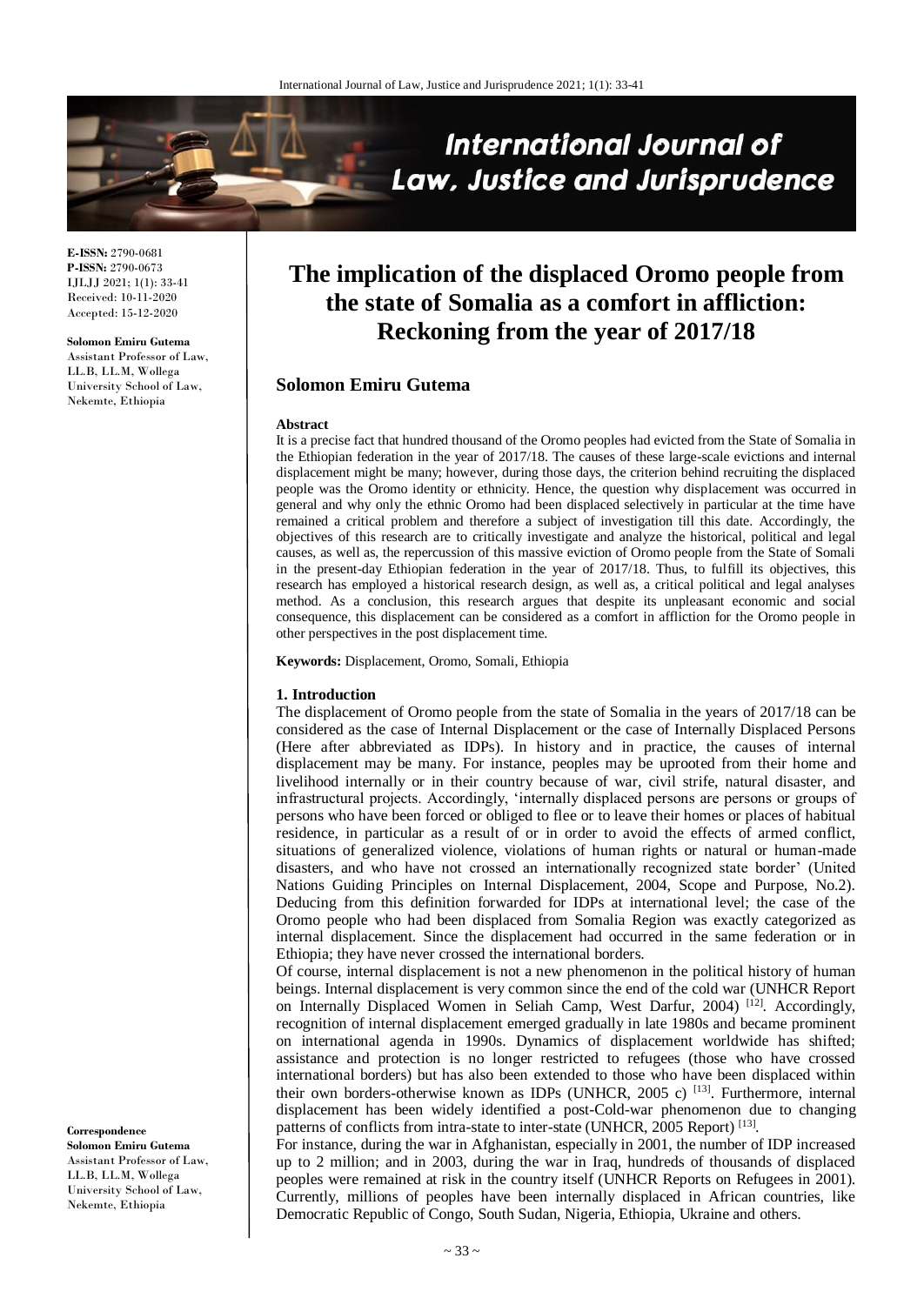One can simply consider the traumatic tragedy of massive internal displacement ongoing in Syria and Yemen under the guise of war on terrorism. As explained hereinabove, the cause of internal displacement may include: war, civil strife, mega projects, and natural disasters. Recently, internal displacement in the Middle East and North Africa has snowballed since the wave of social uprisings known as the Arab Spring in late 2010 and the rise of the Islamic State (also known as ISIL or ISIS). Outside the Middle East and North Africa, the countries with highest numbers of people fleeing the effects of conflict and violence and internally displaced live in Ukraine, Afghanistan, Colombia and a number of sub-Saharan African nations in recent years (GRID, 2016) [1]. The vast majority of internal displacement in South and East Asia, as well as, the Pacific Regions is frequently caused by extreme weather and potential geophysical hazards events such as storms and flooding, earthquakes and other related natural catastrophe.

However, there are internationally recognized Guiding Principles to protect the IDPs. Accordingly, these Guiding Principles address the specific needs of internally displaced persons worldwide. They identify rights and guarantees relevant to the protection of persons from forced displacement and to their protection and assistance during displacement as well as during return or resettlement and reintegration (OCHA Guiding Principles on Internal Displacement, Introduction No.1, 2004)<sup>[4]</sup>. The OCHA Guiding Principles on IDPs of United Nations consists of the following general and specific principles:

General principles which include the rights of equality of IDPs with others, these principles of IDPs shall be respected by government and non-government (by all authoritative, groups and persons irrespective of their legal status and applied without any adverse distinction; national authorities have the primary duty and responsibility to provide protection and humanitarian assistance to internally displaced persons within their jurisdiction; IDPs have the right to request and to receive protection and humanitarian assistance from these; these Principles shall be applied without discrimination of any kind, such as race, color, sex, language, religion or belief, political or other opinion, national, ethnic or social origin, legal or social status, age, disability, property, birth, or on any other similar criteria; and certain internally displaced persons, such as children, especially unaccompanied minors, expectant mothers, mothers with young children, female heads of household, persons with disabilities and elderly persons, shall be entitled to protection and assistance required by their condition and to treatment which takes into account their special needs (OCHA Guiding Principles on Internal Displacement, General Principles 1-4, 2004)<sup>[4]</sup>.

Following these general principles under the United Nations Guiding Principles on Internal Displacement; important specific principles have been recognized under the same instrument as follows:

"The Principles Relating to Protection from Displacement [Principle 5-9], the Principles Relating to Protection during Displacement' [Principle 9–23]; the Principles Relating to Humanitarian Assistance [Principle 24-27] and the Principles Relating to Return, Resettlement and Reintegration [Principle 28- 30]" (OCHA Guiding Principles on Internal Displacement, General Principles

## Section I-V, 2004)<sup>[4]</sup>.

Truly speaking hundreds of thousands of refugees, asylum seekers and migrants who have put their lives at risk to reach European shores were Ethiopian citizens in our past and recent history. Accordingly, focus has been given to this international level migration because of various reasons among which political and economic reasons are at the top. However, surprisingly, massive and unexpected internal displacement has been taken in Ethiopia in the year of 2017- 2018. This has just resulted in as a reason of uprooting around one million ethnic Oromo from the Somalia Region which is one among the nine regional states of the presentday Ethiopian federation.

Therefore, this study has the purpose to analyze the implication of the internally displaced Oromo people from the state of Somalia in the year of 2017-2018 in Ethiopian federation in line with the United Nations Guiding Principles on Internal Displacement. Moreover, it strives a lot to evaluate the same case aligned with the national laws of Ethiopia on the matters of IDPs. Furthermore, it assesses the historical impacts on this internal displacement of the Oromo people from the state of Somalia in the present-day federalist Ethiopia.

## **2. Objective of Study**

The objective of this study was to appraise the implication of the internally displaced Oromo people in the year of 2017-2018 from the state of Somalia in line with history, law and politics. Accordingly, it has examined the position of international guidelines and national laws with respect to IDPs in general and the case of internally displaced Oromo people from the state of Somalia. Consequently, this study has strived a lot in order to answer the following specific questions:

- What types of historical implications one can deduce for the cause of this internal displacement?
- What is the position of international and national law remedies or protections are available for these IDPs in general and for the internally displaced Oromo people from the state of Somalia in the present-day Ethiopian federation?
- To what extent these international guiding principles and national laws have been utilized appropriately to assist the uprooted Oromo people?
- Why the Oromo peoples only and selectively evicted in the year of 2018/18 from the state of Somalia in the contemporary federalist Ethiopia?

## **3. Methodology**

To achieve its objectives and to answers its research questions, this study has employed various methods. Among these methods, review of related literatures, legal and document analyses, as well as, historical investigation have been widely utilized. For this reason, the techniques of data gathering may include: legal analyses, document analyses, practical/situational analyses (measure taken by the government and non-government organs during displacement), investigating records and analyzing events at the moment of displacement, after the displacement and in the earlier period, as well as, observations. Hence, its research methodology was a qualitative one.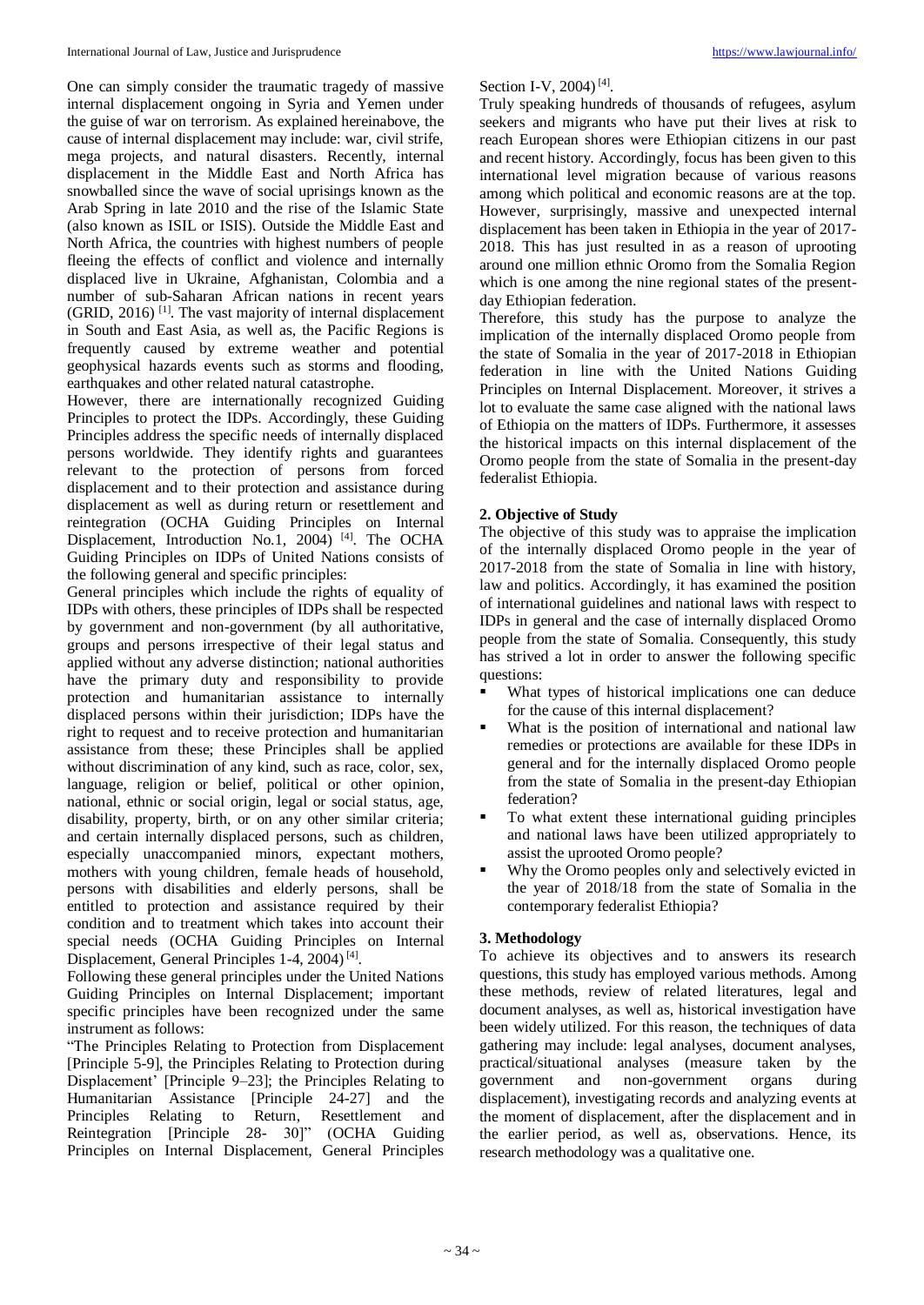### **4. Result and Discussions**

#### **4.1 General Overview about IDPs**

The world has been engulfed with forcibly displaced peoples: refugees, asylum-seekers and internally displaced persons (IDPs). For instance, as per the report of UNHCR, in the year of 2016, our world hosted over 65.6 million people worldwide are in need of protection and assistance as a consequence of forced displacement. Forcibly displaced populations include refugees, internally displaced persons (IDPs) and asylum-seekers. Globally in 2017, over 40.3 million people are internally displaced as a result of conflict (source: IDMC 2016 Global Overview Report), while 22.5 million are refugees and 2.8 million are asylum-seekers (source: UNHCR 2016 Global Trends Report). An estimated 31.1 million people were internally displaced in 2016 alone due to conflicts and natural disasters; this is the equivalent of one displaced person every second; 51% of the global refugee populations are children under 18- the highest proportion in a decade (European Commission on Forced Displacement – ECHO FaECHO Factsheet – June  $2017)^{[5]}$ .

The majority of today's refugees live in the developing world, which means that they flee to countries already struggling with poverty and hardship (European Commission on Forced Displacement – ECHO FaECHO Factsheet – June 2017)<sup>[5]</sup>. The EU is a leading international donor in forced displacement situations (European Commission on Forced Displacement – ECHO FaECHO Factsheet – June 2017))<sup>[5]</sup>. For instance, in 2016 it gave over €1972 million for humanitarian assistance dedicated to refugees and IDPs (European Commission on Forced Displacement – ECHO FaECHO Factsheet – June 2017)<sup>[5]</sup>. This funding covers projects that help the forcibly displaced access shelter, protection, food and other basic services such as health, nutrition, water, sanitation and education (European Commission on Forced Displacement – ECHO FaECHO Factsheet  $-$  June 2017))<sup>[5]</sup>.

However, differentiating the term "Refugees, an internally displaced person (IDP) and Asylum-seekers" has paramount importance for this discussion. According to the UNHCR the following definitions are given for these three terms as follows:

- 'A Refugee is someone who has been forced to flee his or her home country and is unable or unwilling to return due to fear of persecution. The 1951 UN Convention relating to the Status of Refugees gives refugees legal protection under the international refugee law. The United Nations High Commissioner for Refugees (UNHCR) is mandated to respond to refugee needs.'
- 'An Internally Displaced Person (IDP) is someone who was forced to flee his/her home but who did not cross a state border. IDPs benefit from the legal protection of international human rights law and, in armed conflict, international humanitarian law.'
- 'Asylum-seekers are those who have made a claim that they are refugees and are in the process of waiting for it to be accepted or rejected. 'Stateless' people are not considered as a national by any state ('de jure') or don't enjoy fundamental rights in their homeland ('de facto').

Currently these millions of forcibly displaced peoples including, Refugees, IDPs and Asylum-seekers are rampant around our globe. The best example is illustrated here-under to see the worldwide distributions of these three types of forcibly displaced peoples:

- Syrian refugees in Jordan, Lebanon, Turkey, Iraq and Greece; Afghan refugees in Iran and Pakistan; Somali refugees in Kenya; Congolese refugees in the Great Lakes region; Palestinian refugees; Myanmar refugees in Thailand; Rohingya refugees in Bangladesh; and Sahrawi refugees in Algeria.
- IDPs (Internally Displaced Persons- are suffering, particularly in Syria, Colombia, South Sudan, Iraq, Yemen and Ethiopia;
- Millions of Asylum-seekers are surviving under serious political and socio-economical conditions in the western countries and other parts of the world.

## **4.2 The Condition of IDPs in Africa**

African governments have signed Convention for the Protection and Assistance of Internally Displaced Persons in Africa, also known as the Kampala Convention in 2009. This convention calls for a new approach to displacement that addresses its causes and longer-term implications, as well as its more immediate humanitarian consequences. Now days, internal displacement is a persistent and serious problem in Africa, despite strong commitments on the part of national governments to prevent, address and resolve it.

Pursuant to Internal Displacement Monitoring Center's (IDMC) second report on internal displacement in Africa highlights the severity of the continent's continuing displacement crisis. There were at least 12.6 million people living in internal displacement as of the end of 2016, and 3.9 million new displacements were recorded during the same year; at least 37 of Africa's 55 countries across every region were affected (Africa Report on Internal Displacement by Norwegian Refugee Council-IDMC, 2017)<sup>[1]</sup>. Conflict caused 70 percent of Africa's new displacements in 2016. The continent also accounted for 40 percent of conflict displacement globally, more than any other, and the scale and relentless nature of the phenomenon are beyond the scope of humanitarian action (Ibid).

The horn of Africa is the most disturbed part of Africa as a result of prolonged inter-state and intra-state conflicts, droughts, floods, and other related violence. The case of IDPs has soaring in the horn of Africa presently. Massive internal displacement and crises in Darfur-Sudan which began in 2003**,** Civil war in South Sudan in postindependence, Crisis in Somalia for more than three decades, the recent massive displacement of the Oromo people in Ethiopia very critical in these parts of Africa. However, this discussion restricted its emphasis to the recent internal displacement of Oromo people from the state of Somalia under the Ethiopian federation.

## **4.3 The Causes of Internal Displacement in Ethiopia**

Historically a combination of drought, conflicts (both interstate and intra-state wars), floods and inter-communal conflicts over resources like on grazing lands and rivers can be considered as the main causes of internal displacement in Ethiopia as per the reports of UNHCR. Throughout her history, Ethiopia has suffered from recurring droughts and floods and related famines. For instance, since the mid-1985s, Ethiopia was affected by one of the worst famines in her history and this drought and famine resulted in largescale resettlement program, moving some 600,000 people from the famine-stricken northern highlands to the more fertile south-western lowlands of Gambella and Oromia regions (Addressing the rights and needs of people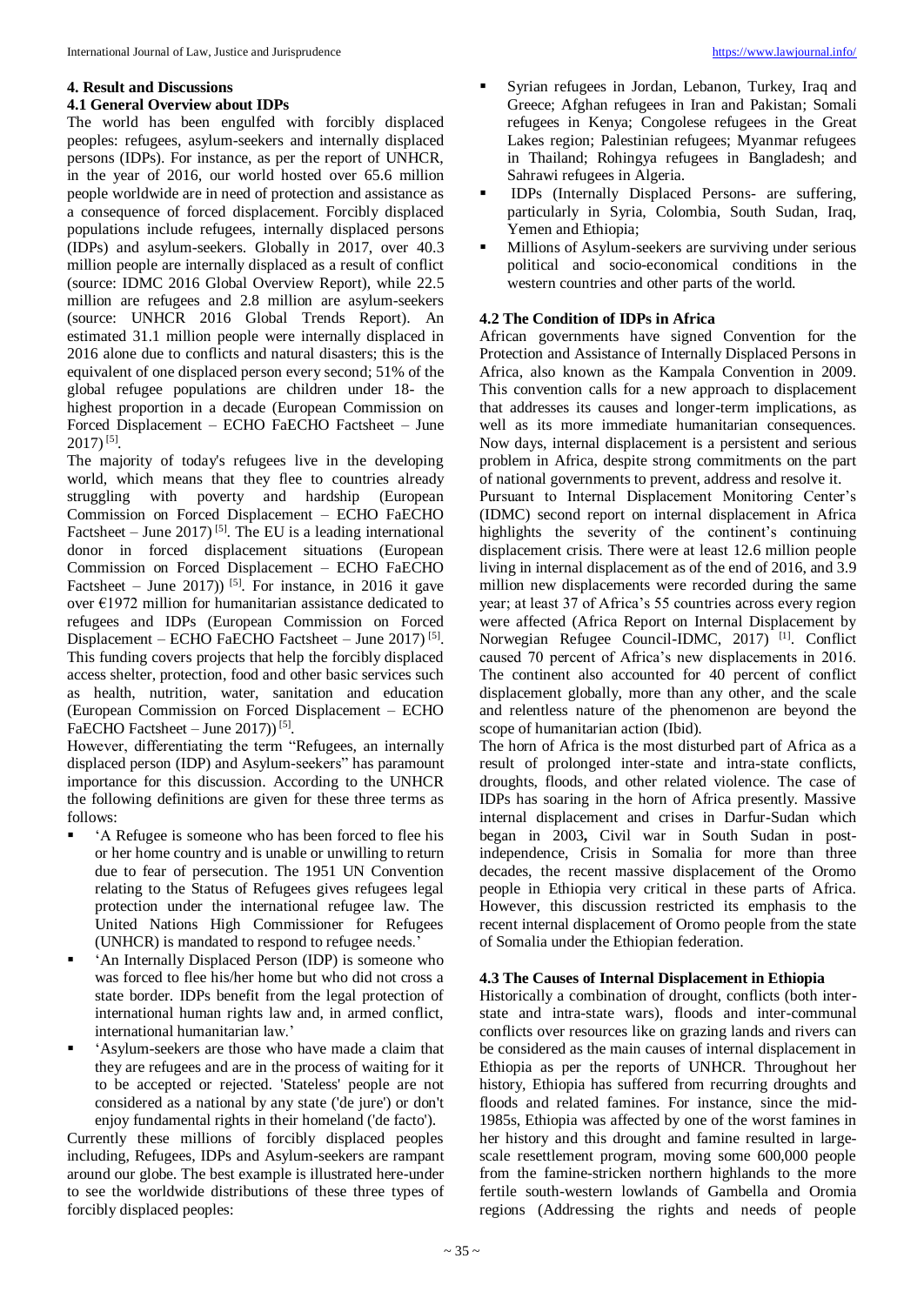displaced by conflict in Ethiopia, Norwegian Refugee Council Internal Displacement Monitoring Center (iDMC, 2007)). The most recent waves of drought-related displacement occurred in 2000 and 2003, mainly in eastern regions of Ethiopia affected by this drought.

Massive flood-induced displacement occurred in November 2006. Ethiopia was also affected by the August 2007 floods. Specially, the lowland parts of Ethiopia have been affected by floods; specially, cities like Diredawa, Adama, and other parts of Rift valley regions in Ethiopia are seriously prone to floods, which resulted in serious internal displacement.

Besides natural disasters and internal inter-ethnic or separatist conflicts, international conflicts have also long affected the Ethiopian population. Somalia's invasion of the Ogaden (today's Somali region) in 1977 and the 1998-2000 border war with Eritrea triggered significant internal displacement, the latter conflict alone forcing around 300,000 people to flee their homes (Addressing the rights and needs of people displaced by conflict in Ethiopia, Norwegian Refugee Council Internal Displacement Monitoring Center (iDMC, 2007)). Additionally, the recent massive eviction of the Oromo people from the state of Somalia in the Ethiopian federation in the year of 2017 and 2018 has resulted in the displacement of around one million ethnic Oromo (Conflict Displacement Situation Report on Ethiopia by OCHA and the National Disaster Risk Management Commission (NDRMC), 23 January 2018)<sup>[4]</sup>.

Historically and now days, inter-ethnic rivalry is the main cause of conflict-induced displacement in Ethiopia; it is often based on competition for scarce resources particularly on land and water. A large part of Ethiopia's population in the south and east is pastoralist, and over the past few years, existing tensions among pastoralist societies; between pastoralists and agricultural or agro-pastoralist societies have intensified (Ibid). For instance, the Nuer-Anyuak conflict in Gambella, of cattle raiding in the Southern Nations, Nationalities and Peoples Region (SNNPR), conflicts between the Oromo and Somali people in the eastern and southern parts of Ethiopia, the Afar- Issa conflict in Afar region.

Ethiopia has experienced displacement over the years, but the number of people affected rose sharply in 2016 and the first half of 2017 as a result of both disasters and conflict (Africa Report on Internal Displacement by Norwegian Refugee Council-IDMC,  $2017$ )<sup>[1]</sup>. The drivers of displacement have historically been a combination of slow and sudden-onset disasters, competition for resources and ethnic tensions, factors which often overlap and mutually reinforce each other (Ibid). As a result, a combination of floods, drought and violence in Ethiopia led to the displacement of close to 644,000 people during 2016 in Ethiopia (Ibid).

However, hereunder, I would like to appraise the historical, legal and political implications of the massive internal displacement of the Oromo people in the Ethiopian federation in the year of 2017 up to 2018.

#### **4.4 Appraising the Historical, Legal and Political Implications of the Displacement of the Oromo People from the state of Somalia**

#### **4.4.1 The Displacement Oromo People from the State of Somalia: Its Historical Implication**

The Oromo and Somali are highly intermingled people genealogically, linguistically, geographically, culturally and

share the same religion in history. Both the Oromo and Somali are Eastern Cushitic speakers; hence they are from the same language family. Geographically they are neighbors; living in the Eastern and South Eastern parts of Ethiopia, since the time immemorial. They share the same religions, 'Islam', almost all Somali are the followers of Islam religion while majority of the Oromo people living in Somali region and along the Somali borders are the followers of Islam religion. Both peoples are pastoralists in the eastern and south eastern parts of Ethiopia, hence culturally they are very similar. Consequently, centuries of interaction between the two groups of people have created a complex pattern of ethnic and linguistic groups' relationships.

Accordingly, in history, the Oromo and Somali are brothers. Therefore, they were neither subjugated one another nor enemies of one another in history. Historically, these two brotherly people have entered into conflicts on the scarce resources like grazing lands and to access to land and water. As a result, rarely this act of conflicts resulted in small scale internal displacement. The other causes of internal displacement in this region are natural calamity which includes: drought, famine and floods, and it displace both the Oromo and Somali people repeatedly in history.

Even during these conflicts on scarce resources and internal displacement because of any cause; the Oromo and Somali peoples have nurtured and utilized strong traditional wisdom to restore peace and harmony among themselves. They have utilized these traditional mechanisms to restore peace among themselves and to strengthen up on pastoral cooperation. For instance, the contribution of the Oromo Gada system has paramount importance in this affair. Therefore, conflicts within and between the Somalis and Oromos pastoral tribal groups of the Southern and Eastern parts of Ethiopia are not a new phenomenon. Since, these peoples have entered into conflicts at different times as a reason of scarce resources and drought as happened in any pastoral life throughout African in history.

To sum up this discussion, the Oromo people and Somali peoples are brothers, both of them were subjected by the centralistic Ethiopian government in the past; hence they never colonized or subjected one another in history. Accordingly, the massive eviction of the Oromo people from the state of Somalia in the year of 2017 and 2018 has no historical implication at all.

## **4.4.2 The Legal Implications of the Displaced Oromo People from the State of Somalia**

As discussed hereinabove, the conflict and internal displacement between the Oromo people and Somali people is not a new phenomenon as we infer from history. However, in the year of 2017 and 2018, the Oromo people have been uprooted from the state of Somalia in Ethiopian federation massively in very different manner from what have been learned in the history of this region. Truly speaking, the massive evictions and displacement of the Oromo people from the state of Somalia is exceptional in its nature; when compared with the historically known internal displacement in Ethiopia; at least because of two reasons:

Firstly, we have never ever witnessed such massive internal displacement in the history of Ethiopia. According to the preliminary data from the latest round of the IOM Displacement Tracking Matrix1 conducted in November 2017 indicates that around 1 million persons have been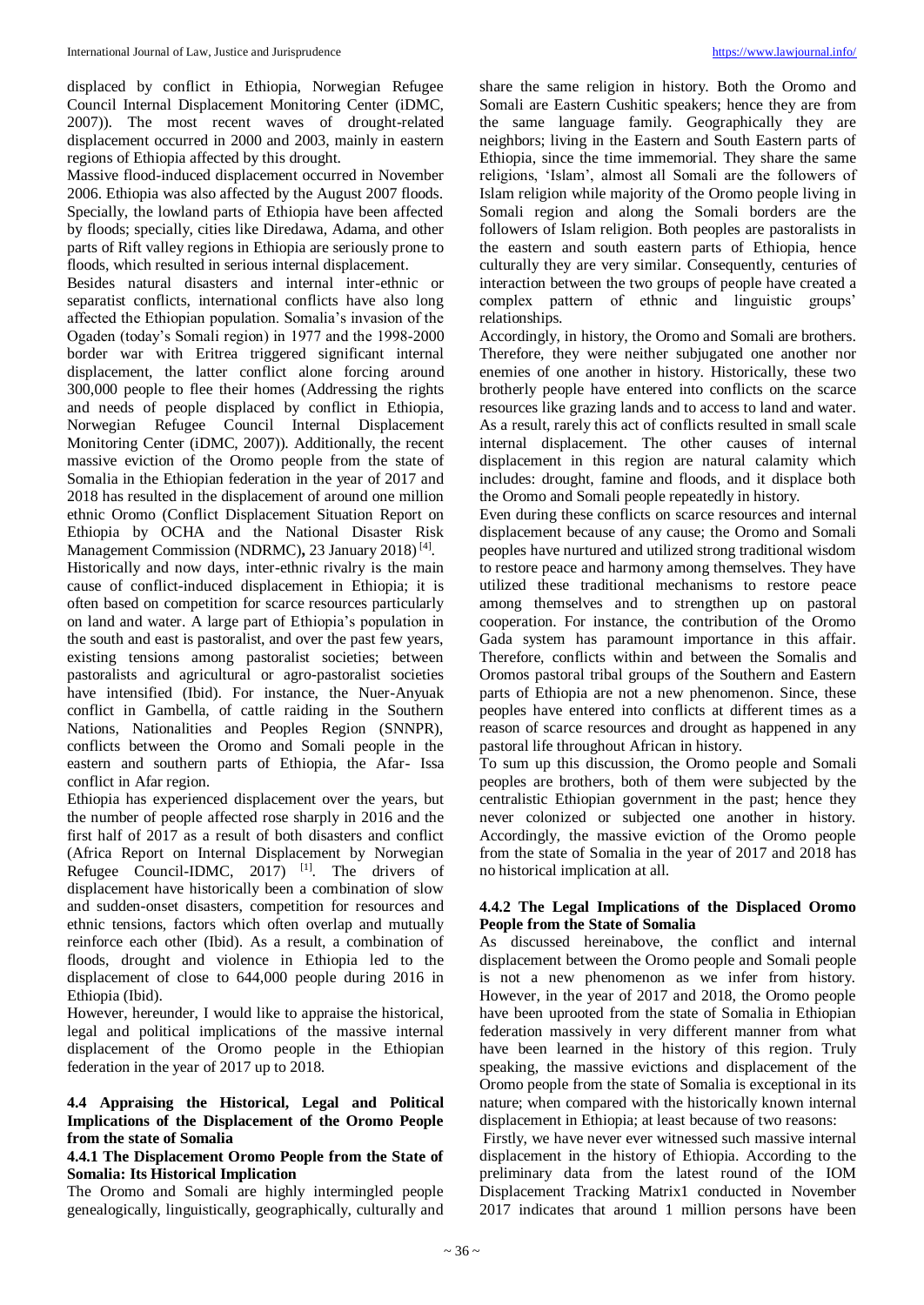displaced due to conflict along the Oromia-Somali regional border (nearly 700,000 in 2017 alone, with a significant spike after September 2017). Additionally, the displacement of the Oromo people from the state of Somalia can be considered as one among the world's worst internal displacement in human history. Hence, as per the number of people that has displaced and the area it has covered; this displacement is number one in the Ethiopian history.

Secondly, the eviction and displacement of the Oromo people from the state of Somalia is also unique; since it have been conducted by different perpetrators including the government officials forcibly. Therefore, the manner of uprooting and displacing the Oromo people from Somali Regional State is different from the historically known one. The uprooting of the Oromo people has been conducted forcibly in the manner that degrades their human dignity. It is therefore, not similar with the types of displacing people in this region because of conflicts on scarce resources, access to grazing land and water, drought and famine. Rather the massive uprooting of the Oromo people in the year of 2017 and 2018 from the state of Somalia has xenophobic character in itself. According to Addisu Arega, the Oromia Regional Communication Director, speaking to VOA Afan Oromo program; he accused the '*Liyu Police'* (special police- in Amharic) in the Somali Region has been crossing into the Oromia region and killing a number of people during the displacement. He continued to say that people were captured during the fighting, and "based on that information, we have now realized, three entities are taking part on attacking our people: Somali region Liyu police, Somali region militias and a man holding a Somali republic regular Army Identification Card, whom we are investigating."

Consequently, this massive uprooting of the Oromo people from the state of Somalia has resulted in multiple legal implications both at national and international level. Thus, hereunder I would like to appraise the following questions in line with this massive internal displacement of the ethnic Oromo from the state of Somalia:

What types of international guidelines are available for such types of IDPs? To what extent these international guarantees have been practiced during the internal displacement of the Oromo people? Do we have some protections for the IDPs under the national law of Ethiopian federation? Are there any legal gaps or conditions that exacerbate this condition under the Ethiopian legal system/government system?

## **4.4.2.1 International Guidelines on IDPs: The Case of Displaced Oromo from the state of Somalia**

## **I) Highlights of the International Guidelines on IDPs**

Whatever the case may be, the responsibility for the protection of IDPs rests first and foremost with national governments and local authorities; however, it is important for the international community to see how best it can contribute to enhancing the protection of IDPs in conflict and crisis situations. Since, the case of IDPs deeply related with humanitarian assistance. For that reason, within the United Nations system, significant steps have been taken to enhance an effective and timely response to the needs of internally displaced persons (IDPs). Consequently

The UN adopted a resolution on theses guiding principles on IDPs in 1998. These Principles, which are based upon existing international humanitarian law and human rights instruments, are to serve as an international standard to

guide governments as well as international humanitarian and development agencies in providing assistance and protection to IDPs. Specifically, this International Guidelines on IDPs identify rights and guarantees relevant to the protection of persons from forced displacement and to their protection and assistance during displacement as well as during return or resettlement and reintegration. Let I assess them in line with the case of the displaced Oromo people from the state of Somalia in the present-day federalist state of Ethiopia as follows:

## **a) General Principles**

As a general principle, the International Guiding IDPs claims that "Internally displaced persons shall enjoy, in full equality, the same rights and freedoms under international and domestic law as do other persons in their country. They shall not be discriminated against in the enjoyment of any rights and freedoms on the ground that they are internally displaced*."*

If we consider the case of internally displaced Oromo from Ethio-Somali region, this general principle was grossly violated. For instance, the Oromo people have been selectively uprooted, solely based on their ethnicity; while either ethnicity like Tigere, Amhara, and others were never uprooted. The Oromo peoples were deprived from enjoying freedom and the right to equality in this region because of their identity. In this manner, around one million ethnic Oromo has been uprooted from their homes, property, businesses, works and educations barely escape the massacre of 'Liyu Police' during the evictions. Therefore, this general principle of equality and nondiscrimination during displacement was violated.

## **b) Principles Relating to Protection from Displacement**

The government and non-government, as well as international organizations and actors have the duty to prevent displacement. Pursuant to UN Guiding Principles on IDPs, "All authorities and international actors shall respect and ensure respect for their obligations under international law, including human rights and humanitarian law, in all circumstances, so as to prevent and avoid conditions that might lead to displacement of persons."

When we see the displacement of the Oromo, let alone preventing and protecting the displacement, the regional governments of Somalia has involved and exacerbating the case. Various sources pointed out that government armies and special police forces have been participated actively during the displacement. For example, the Somali 'Special Police force', Somali militia, and even some military supports from the Republic of Somalia (The Oromia Regional State Communication Affairs, Addisu Arega speaking on VOA, other Mass Media and Social medias reported this case repeatedly during the displacement). Additionally, the Federal government accused and warned the Regional Medias and Regional officials through Ethiopian Broadcasting Corporation at that time.

Furthermore, the federal government fails to prevent this massive displacement beforehand. Of course, the Ethiopian defense forces have been invited for intervention in various countries like Somalia, Sudan, and Ruanda other African countries to ensure peace and security. Nevertheless, why they remained silent while millions of the Oromo people have been inhumanly uprooted in their own country Ethiopia remains an anomaly. Thus, both regional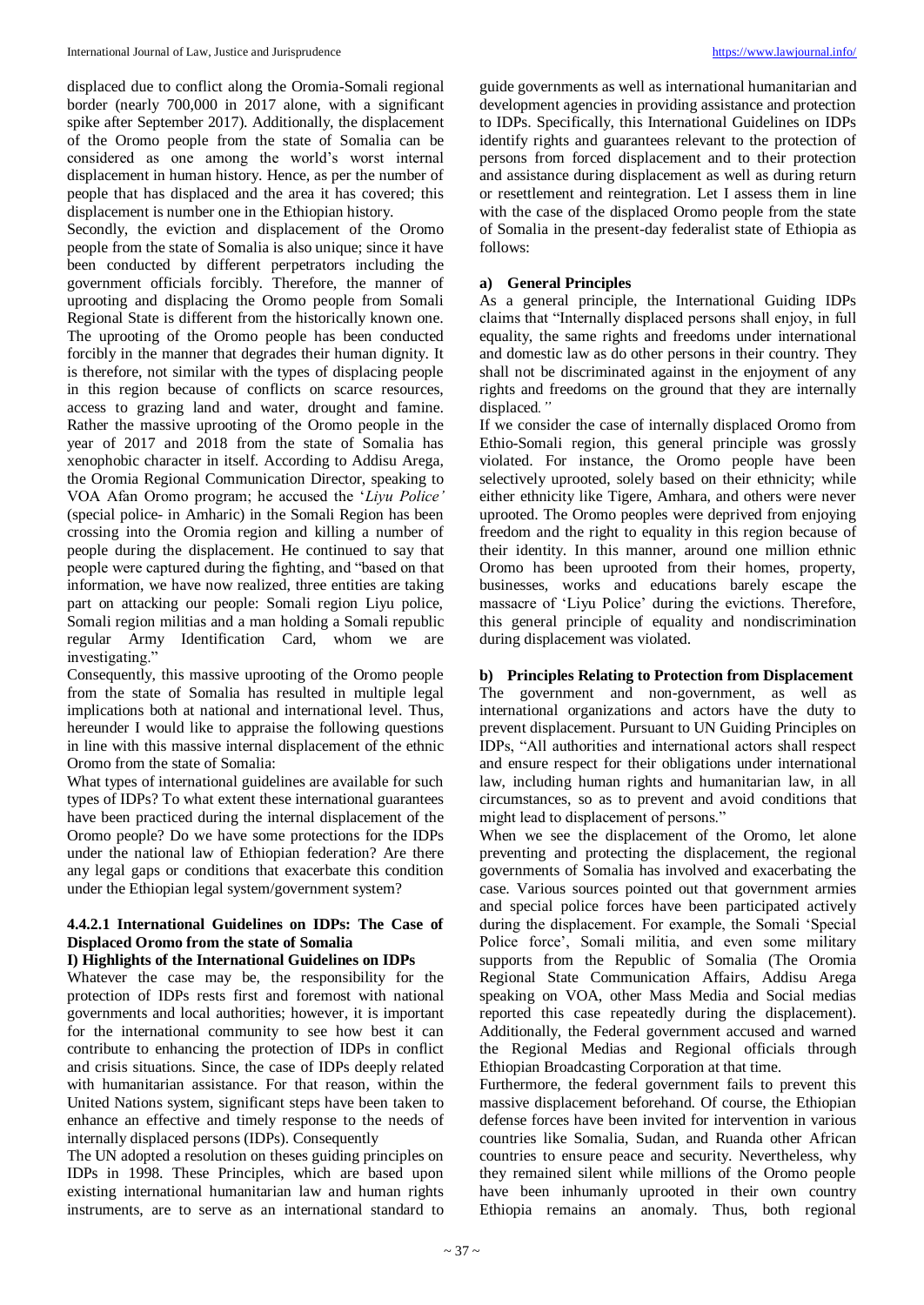governments and the federal government cannot escape from responsibility for the human and material causality that was materialized directly or collaterally during this displacement.

## **c) Principles Relating to Protection during Displacement**

Every human being has the inherent right to life. The right to life is the mother of all rights. No one shall be arbitrarily deprived of his or her life. Accordingly, internally displaced persons shall be protected in particular against: Genocide; Murder; Summary or arbitrary executions; and Enforced disappearances, including abduction or unacknowledged detention, threatening or resulting in death.

Though it is difficult to know the exact number of the killed, the detained and tortured peoples, it is very clear that all these cruelties have done to the evicted Oromo people from the state of Somalia. During the displacement, it was very common to hear that Somali Liyu Police killed three persons, five persons, seven person, two persons and the like daily on the media.

According to this UN Guiding Principles on IDPs, 'Attacks or other acts of violence against internally displaced persons who do not or no longer participate in hostilities are prohibited in all circumstances." Nevertheless, the Oromo people have been attacked without any sin in towns by regional 'Liyu Police' while they were sleeping, learning, doing business peacefully and etc.

Furthermore, as per the same Guiding Principles, 'No one shall be arbitrarily deprived of property and possessions. Property and possessions left behind by internally displaced persons should be protected against destruction and arbitrary and illegal appropriation, occupation or use.' However, violating this people, the Oromo civilians were robbed everything they have, including their home, car, shops, and any other materials even including their mobile phone; all the properties and possessions that they have produced and gained throughout their life.

'All internally displaced persons have the right to an adequate standard of living; and every human being has the right to education' as per this UN Guiding Principles. The right to an adequate standard of living includes: Essential food and potable water; Basic shelter and housing; Appropriate clothing; and Essential medical services and sanitation. Here, before the government itself, the Oromo people helped the displaced Oromo from the state of Somalia. Though the affliction was so great, the huge and generous support from their people make these displaced people to feel more comfortable. Moreover, the right of education for the Oromo children from Primary level up to higher educational has been violated because of this displacement.

## **d) Principles Relating to Humanitarian Assistance**

'All humanitarian assistance shall be carried out in accordance with the principles of humanity and impartiality and without discrimination. Humanitarian assistance to internally displaced persons shall not be diverted, in particular for political or military reasons.'

Even though the primary duty and responsibility for providing humanitarian assistance to internally displaced persons lie with national authorities; international assistance is also very important. But to get the attention of international humanitarian response, Mass media and the

report from the national government has paramount importance. Despite its disastrous economical, political, and social consequences on the Oromo people, this internal displacement of the Oromo people from the state of Somalia to the state of Oromia have not appropriately broadcasted both by national and international Mass Medias.

The displacement of the Oromo people didn't get enough media coverage. Especially federal media was rarely report about this massive eviction for unknown reasons. Sometimes, the federal authorities warn other Medias to stop broadcasting about this displacement. Therefore, it is possible to conclude the displaced Oromo people not received sufficient humanitarian assistance on all aspects of life.

## **e) Principles Relating to Return, Resettlement and Reintegration**

'Competent authorities have the primary duty and responsibility to establish conditions, as well as provide the means, which allow internally displaced persons to return voluntarily, in safety and with dignity, to their homes or places of habitual residence, or to resettle voluntarily in another part of the country. Such authorities shall endeavor to facilitate the reintegration of returned or resettled internally displaced persons.'

On this area the Oromo people as a whole and the regional government of Oromia has done unforgettable history in resettlement and reintegration works. As we see from the prevailing practices, there is no chance of returning to the Somalia Region at least at this moment. The Oromia government has been building hundreds of homes for the displaced Oromo in the town like Adama, Sabata, Bishoftu, Mojo, in other towns around Addis Ababa. However, more work is left to resettle and reintegrate the evicted Oromo people at this time.

## **II) The Position of Ethiopian Laws Concerning International Guidelines on IDPs**

The 1995 FDRE Constitution has recognized fundamental human and democratic rights. It claims that 'Human rights and freedoms, emanating from the nature of mankind, are inviolable and inalienable' (1995 FDRE Constitution, Article 10(1)). Furthermore, this Constitution says 'The fundamental rights and freedoms specified in this Chapter shall be interpreted in a manner conforming to the principles of the Universal Declaration of Human Rights, International Covenants on Human Rights and International instruments adopted by Ethiopia' (Ibid, Article 13(2)). Thus, Article 14- 44 of this Constitution deals with the principles of human rights and democratic rights in which the rights of IDPs is also part and participles. Therefore, the Ethiopian government has the duty to enforce, protect and fulfill the UN Guiding Principles on IDPs rights explained hereinabove.

In the same manner, "Every Ethiopian has the right to engage freely in economic activity and to pursue a livelihood of his choice anywhere within the national territory" (Ibid, Article 41(1). Furthermore, this Constitutions claims "Any Ethiopian or foreign national lawfully in Ethiopia has, within the national territory, the right to liberty of movement and freedom to choose his residence, as well as the freedom to leave the country at any time he wishes to" (Ibid, Article 32(1)).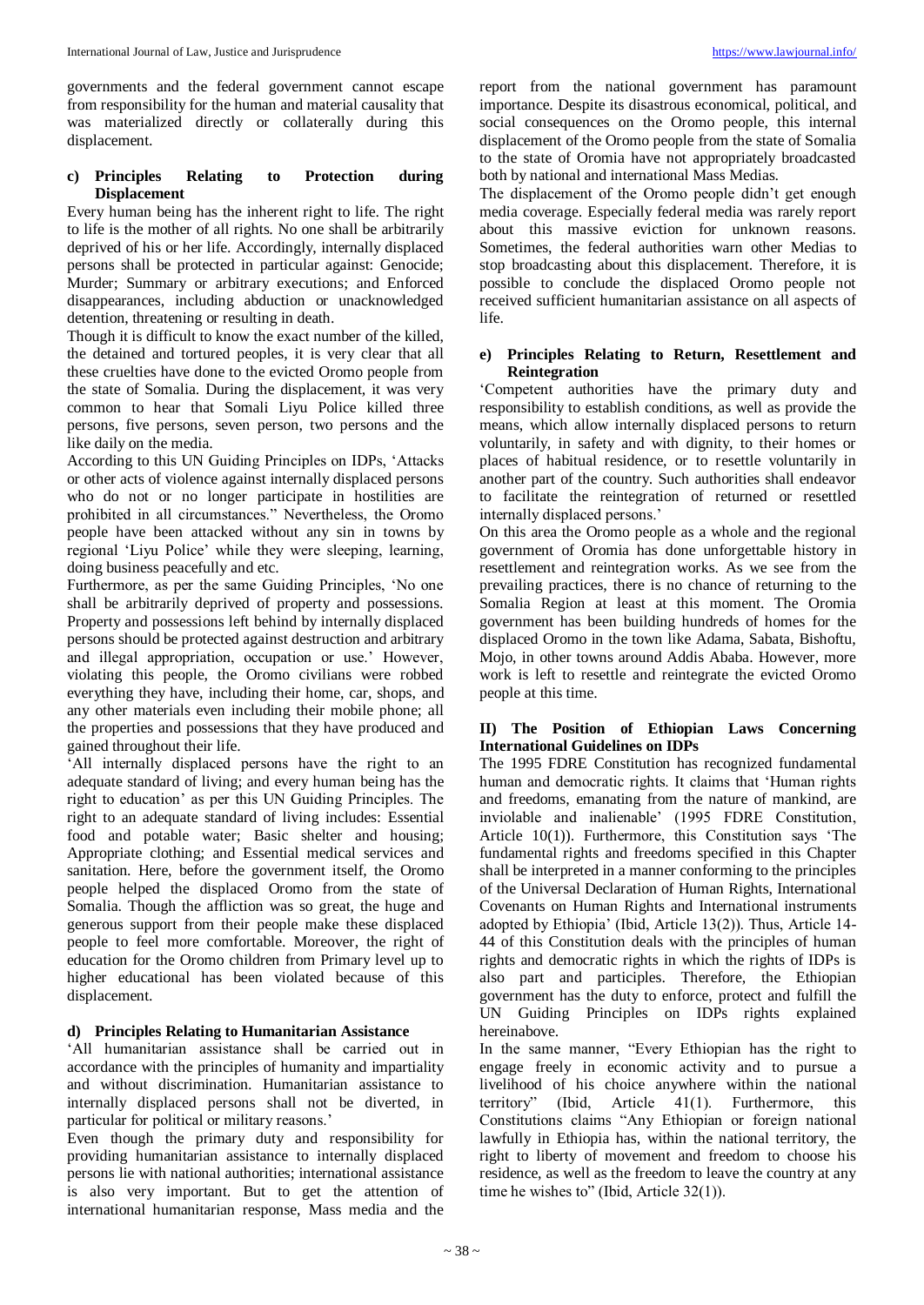Therefore, the most important question is that which level of the government is responsible for this massively displacement in violation of the international laws and national constitutions under the present-day Ethiopian legal system?

As per Article 13 (1) of the FDRE Constitution both level of governments is responsible and accountable. It says, "All Federal and State legislative, executive and judicial organs at all levels shall have the responsibility and duty to respect and enforce the provisions of this Chapter." Here, this Chapter means chapter three of the same Constitution in which the rights and guarantees for IDPs are included indirectly.

Furthermore, as the problem of this internal displacement was taken place between two different regional states (Somalia and Oromia), the federal government has the duty to intervene and settled this problem timely. For instance, the Federal government, specifically the House of Federation shall order Federal intervention if any State, in violation of this Constitution, endangers the constitutional order (Ibid, 62(9)). Moreover, the House of Peoples' Representatives ''shall on its own initiative, request a joint session of the House of the Federation and of the House of Peoples' Representatives to take appropriate measures when State authorities are unable to arrest violations of human rights within their jurisdiction. It shall, on the basis of the joint decision of the House, give directives to the concerned State authorities'' (Ibid, 55(16)). Also, the Federal government "shall deploy, at the request of a state administration, Federal defense forces to arrest a deteriorating security situation within the requesting State when its authorities are unable to control it" (Ibid, 51(14 and Proclamation No.359/2003).

Despite all these existing constitutional guarantees and laws to interfere and suppress this massive eviction, the Federal government has failed to do so timely; hence the Federal government responsible morally, legally and politically too.

## **4.4.3 The Political Implications of the Displaced Oromo People from the State of Somalia**

The Oromo people had nurtured strong political system named as Gada system at the time immemorial. Though Gada systems comprises of all aspects of life in Oromo; the politics of the Oromo is also originated from the context of this complex system. For instance, in  $16<sup>th</sup>$  century, when human beings were hunted, made slave and sold like property, the Oromo people had been committed to the protection of human rights based on Gada oriented politics (Makoo Bilii Laws of 1580, (Article 13, 41, 55).

Nevertheless, the Oromo people were surrounded by their enemies in all directions as we see from political history of the Horn Africa. For example, Onesimos Nasib [the socalled Abba Gammachis] and the First and Great Oromo Christian Missionary who was translated the Holy Bible to Oromo language for the first time in history said:

The Oromo people were surrounded by their enemies in all directions. From the North, the Christian kings were fought the Oromo people to expand their kingdom to the south; from the East and the West directions; the Muslims were seriously put their pressure on the Oromo; and from the Southern front, the country of the Oromo was surrounded by very thick forests. As a result, the Oromo people were surrounded by their enemies for centuries from all directions

[Tasgaraa Hirphoo, 1999; emphasis translated by the Author].

However, following the Menelik expansion to the Southern, Eastern and Western parts of the present-day Ethiopia, the modern state of Ethiopia was formed in the second half of the nineteenth (Mesfin,2006). Both the Oromo and Somali had been alienated during the centralistic state system of Ethiopia (1889-1991). Their language, religion, culture had never recognized at national level. Hence, both peoples were alienated politically. They were evicted from their lands or reduced to the status of tenants, especially during monarchies (1889-1974).

However, the era of absolute monarchies was ended up by the 1974 Revolution with the slogan of '*Land to the Tiller*'. The Derg government had disturbed the Oromo people seriously by its resettlement and villagisation program. Both programs were presented internationally as development programs and supported by donor governments; on the other hand, resettlement and villagisation programs had Political objectives, in particular to curb popular support to rebel movements in Tigray, Eritrea and Oromia regions (Sandra, 1987). Somalia's invasion of the Ogaden (today's Somali region) in 1977, both the Oromo and Somali were evicted from their home places; however, at that time these people were never fought one another as a people. The fighting was between the Ethiopian centeral government and the government the Republic of Somalia.

During the EPRDF and ethnic federalism, since 1991, the politically escalated internal displacement had been taken place on both the Oromo and Somali people in the Ethiopian federation. For instance, in order to avoid or destroy the secessionist movements, notably in the regions of Somali and Oromia, the EPRDF government has frequently take measures on the ONL and OLF (Oromo Liberation Front). This has resulted in internal displacement at different time.

The 2004 border referendum between Oromia and Somalia had resulted in significant internal displacement on both sides. It was conducted in October 2004 along parts of the regional border between Oromia and Somali to determine the preference for administrative status of border '*kebeles'* served only to raise levels of violence between the two ethnic groups instead of providing clarity. It forced an estimated 80,000 people on either side of the border to leave their homes during the last months of 2004 and at the beginning of 2005 (Addressing the rights and needs of people displaced by conflict in Ethiopia, Norwegian Refugee Council Internal Displacement Monitoring Center (iDMC, 2007)).

The recent one which affects the Oromo people massively and resulted in the displacement of one million Oromo was occurred in the year of 2017 and 2018. Of course, many evidences can be produced to ensure that the displacement of the Oromo people from the state of Somali is politically afflicted. Among these, during the eviction, the government sects were actively involved. For instance, the so called 'Somali Liyu Police', has massively mobilized to attack innocent ethnic Oromo living in the state of Somalia and along the borders. On the other hand, some government officials have controlled the federal police force as suspects of this crime on both sides. This shocking uprooting of the Oromo people has never broadcasted appropriately by the national media. Specially, the federal Medias were almost rarely covers about this issue in their news and programs. Moreover, the Federal government's reaction to this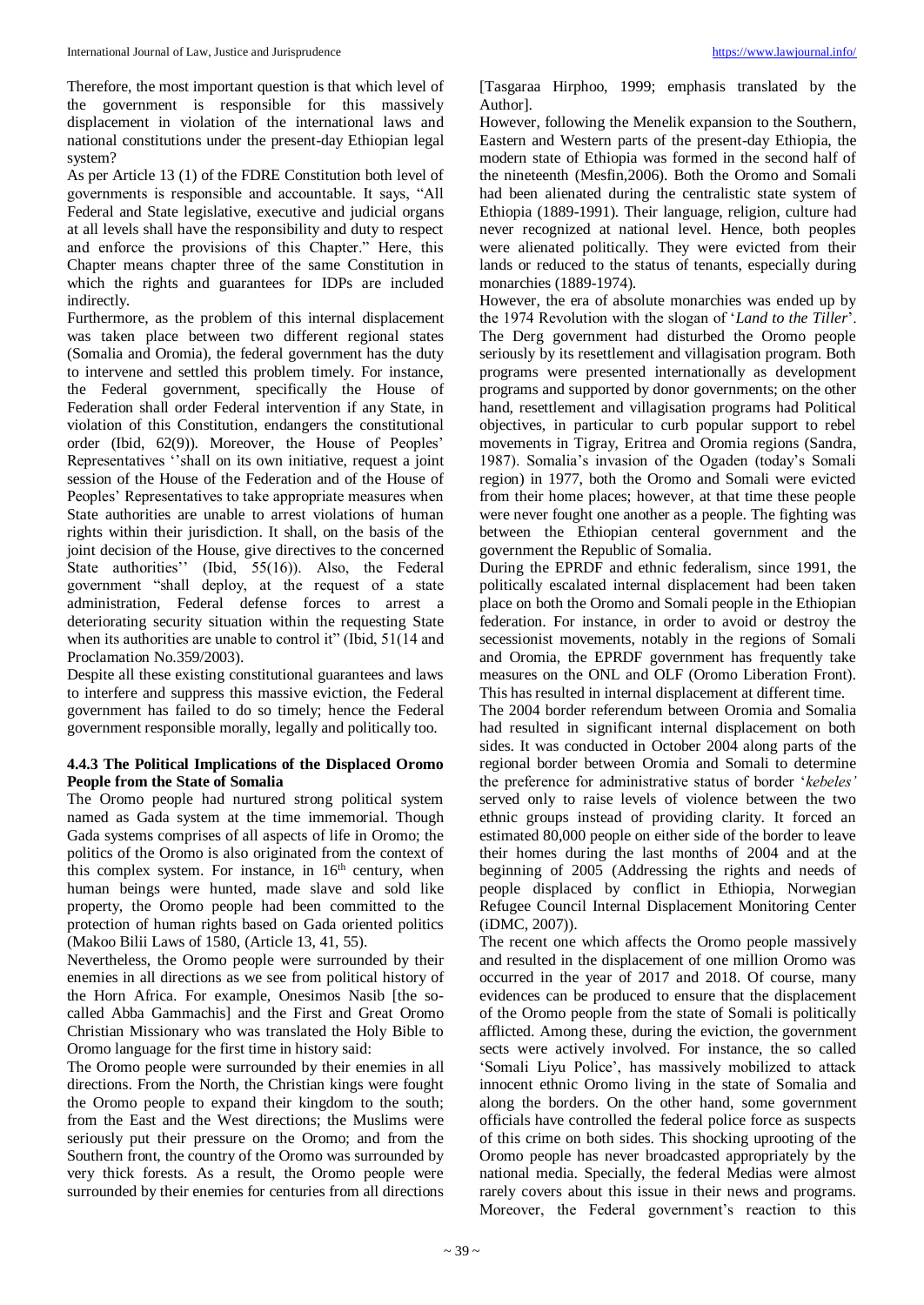disastrous internal displacement of the Oromo people from the state of Somalia was too slow.

### **4.4.4 The Displacement of the Oromo people as Comfort in Affliction**

The Oromo people were selectively recruited, chased and deported to their region as an enemy from the state of Somalia. Those who were targeted and uprooted from Somali region was only ethnic Oromo. Therefore, the act of selectively attacking and uprooting the innocent Oromo civilian from Somali region created the question why only the Oromo? The Oromo people were forcibly transported leaving their home, business, property and everything they have during the night in the manner that degrade their humanity. The same family was separated, as well as, rape, mutilation, torture, cruel, inhuman or degrading treatment or punishment was accompanied during the eviction of Oromo people from Somali region.

However, this horrific condition which was happened to the Oromo people never recognized or disclosed to the world people appropriately. Both national and international Medias haven't given enough coverage on their news. As adding to insult to injury, the federal government of Ethiopia failed to intervene in this horrific condition timely. Despite all these evils and complexities, the Oromo people, both inside and outside the country stand together to help their people at the zeal of utmost good faith. When the national and international humanitarian actors fail to give due care and attention; the Oromo people stand firm to help one another. All the Oromo people contribute for support their brothers, mothers, and sisters suffering from this trick and sinful act happened to themselves. Although it has affected the Oromo and left unforgettable scars on the life of all the Oromo people; on the other hand, it revolutionized the political struggle and thereby granted and wrapped up the economic and social bonds of the Oromo people. It established unshakable unity among all the Oromo people. That's why I would like argue it as the implication of the Oromo displacement from the state of Somalia as comfort in affliction.

#### **5. Conclusion**

The displacement of the Oromo people from the state of Somalia was really happened to the Oromo as a sorrowful nightmare for all the Oromo and other Ethiopian's nations, nationalities and peoples.

The cause of this massive displacement had no historical background; since it was happened between brotherly people; the Oromo and Somali. Furthermore, it was grossly different from the internal displacements previously happened to this region frequently in history. It was enormous, which resulted in millions of evicted peoples; hence it can be taken as the first in the history of the Horn of Africa. Additionally, it is unique in the manner it was conducted, since the perpetrators of this internal displacement, was the government affiliated actors, like Liyu Police, local militias, national armies and conducted up on the millions of Oromos civilians and Somalis.

Though it is difficult to identify the perpetrators of these crimes against humanity, the duty bearers have remained the Ethiopian government as a whole. Accordingly, both the officials of the regional governments and federal government at the time shall remain responsible and accountable morally, political and legally for those inhuman

uprooting of the Oromo people from the state of Somalia and along the Oromia and Somalia regional state borders. Despite the decisive attempts to divide, weaken and suppress the Oromo people in that sinful act of uprooting and robbing the Oromo, the displacement strengthened up the spirits of '*Oromumma* 'and thereby conveyed the thirsted unity for centuries politically and economically.

#### **6. Recommendation**

As a recommendation, both the federal government and regional states must work cooperatively reintegrate, resettle and assist internally displaced peoples as soon as possible as per the international and national guiding principles and laws; in case, such massive displacements occur in the country.

Moreover, the government both at federal and regional of Ethiopia must fulfill its constitutional and international duties through bringing the suspected criminals/ perpetrators of this massive displacement to justice; hence, the government should take lessons from this distractive displacement to avoid such recklessness.

Furthermore, the government should commit itself to teach, educate and train the people about culture of tolerance, humanity, diversity, togetherness in the future.

Both the Oromo and Somali peoples, especially the elites must work for cooperation, peace and unity in order to escape any trap prepared for them again in their future time. Finally, potential researchers must put their emphasis on this

area during their studies, to identify the causes and consequences such repeated internal displacements in Ethiopia till this date.

### **7. References**

- 1. Africa report on internal displacement (by internal Displacement Monitoring Center (iDMC) of Norwegian Refugee Council [NRC] 2017.
- 2. Constitution of the Federal Democratic Republic of Ethiopia, Proclamation No. 1/1995
- 3. Ethiopia: Addressing the rights and needs of people displaced by conflict, Norwegian Refugee Council Internal Displacement Monitoring Center (iDMC), (Published by the Internal Displacement Monitoring Centre Norwegian Refugee Council Chemin de Balexert 7-9 CH-1219 Châtelaine (Geneva), Switzerland Tel: +41 22 799 0700, Fax: +41 22 799 0701), October 2007.
- 4. Ethiopia: Conflict Displacement Situation Report by OCHA and the National Disaster Risk Management Commission (NDRMC) 2018.
- 5. European Commission. Civil Protection and Humanitarian Aid Operations: Forced displacement: refugees, asylum-seekers and internally displaced persons (IDPs) (B-1049 Brussels, Belgium: ECHO FaECHO Factsheet – June 2017 – Forced Displacement)
- 6. GRID. Global report on internal displacement Norwegian refugee council (NRC) Internal Displacement Monitoring Center (IDMC) 2016.
- 7. Makoo Bilii Laws of 1580, (Article 13, 41, and 55).
- 8. Mesfin Getachew. Ethnicity and Ethnic-Conflict in Post-Federal Ethiopia: A case of Mai'so District Conflict between Oromos and Somalis (EPU Research Papers, ethnic and religious conflicts in the southern